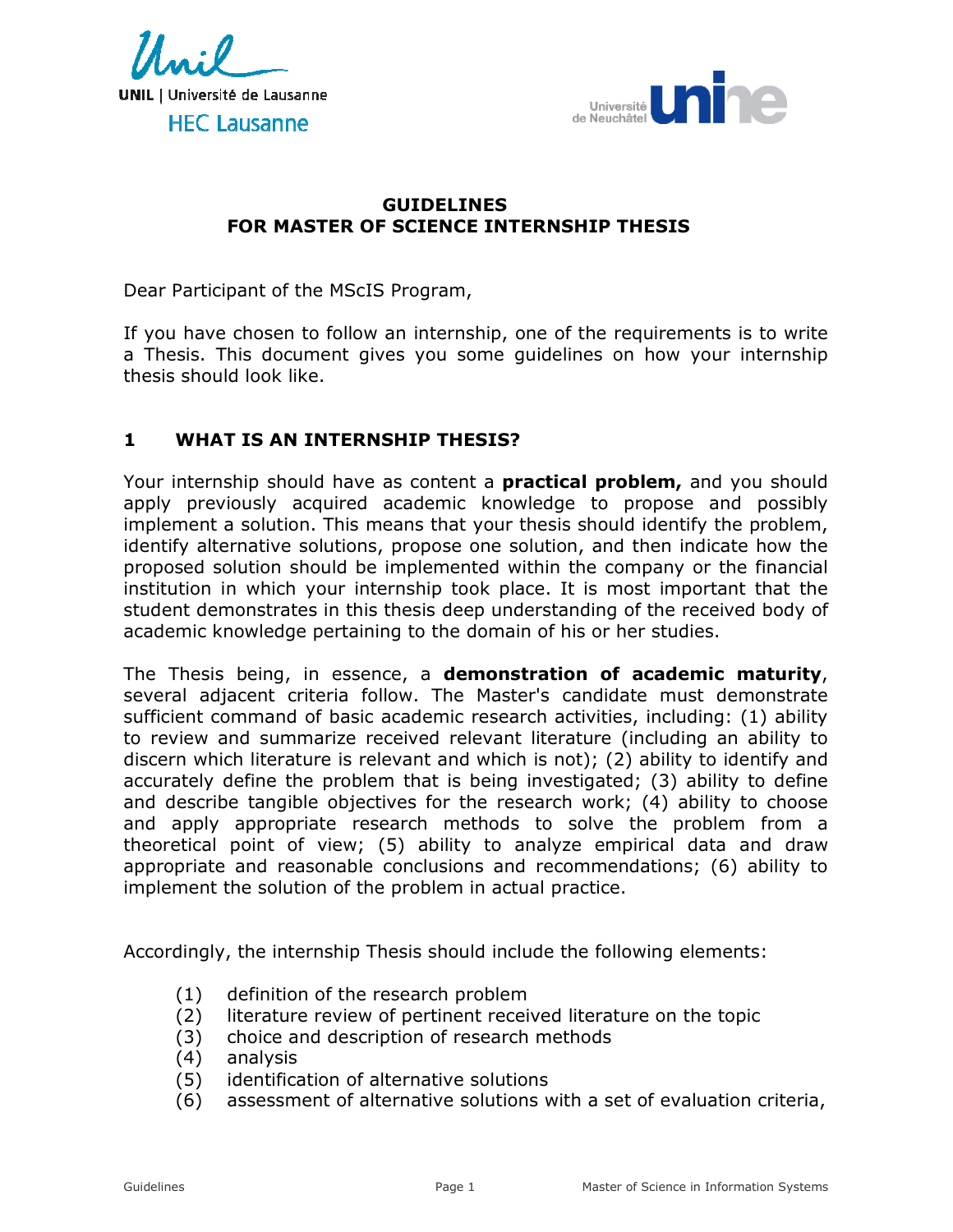recommending one solution

(7) proposing an action plan for implementing the proposed solution

## **2 HOW EXTENSIVE SHOULD THE THESIS BE?**

There is no established criterion for the extent of an internship Thesis in terms of page numbers (assuming 11 or 12-point font, normal page margins, and 1,5-line line-spacing). What is critical is the content, not extent. Usually, though, an internship Thesis in Information Systems tends to range **around** 

**60 pages**, including the cover sheet, tables of contents, and full references. *Depending on the type of thesis, the average is around 60 with a variation between 50 and 90. The content matters more, and being concise and complete at the same time is more valued.*

#### **3 HOW SHOULD THE THESIS LOOK LIKE?**

Every Internship Thesis should be of **publication quality**, meaning that it could be uploaded on the website of the Master's program. This means that the company or financial institution, within which the work got elaborated, could use the document and give it to its clients. You clearly understand that a thesis containing mistakes of language, form or intellectual content could not be distributed.

Depending on the requirements of the company or financial institution, the thesis may be published on the internet, be partially publishable, or confidential. In all cases, following the internship guidelines, the thesis should be distributed to the professor responsible for the grading of the thesis and the supervision, to the expert and obviously to the company where the internship took place. In all cases, the thesis should follow the outline discussed below.

If the company agrees that the thesis may be published on the internet, a non password protected pdf file should be transmitted to the executive assistant of the program who will then place the file on the internet. If the thesis is to be kept confidential, great care should still be paid in the writing of the thesis since the company or financial institution may still wish to distribute the document to its clients. However, in this case, only the paper version should be remitted.

The copyright to the work will belong to the author in any case.

The students are to add the following disclaimer on the first page of the Master of Science internship thesis: "The work is the responsibility of the author, in no way does it engage the responsibility of the University, nor of the supervising Professor".

In case of a professional or commercial use, the University rules apply.

During the internship the usual confidentiality rules apply (see article 321 and 162 of the swiss law).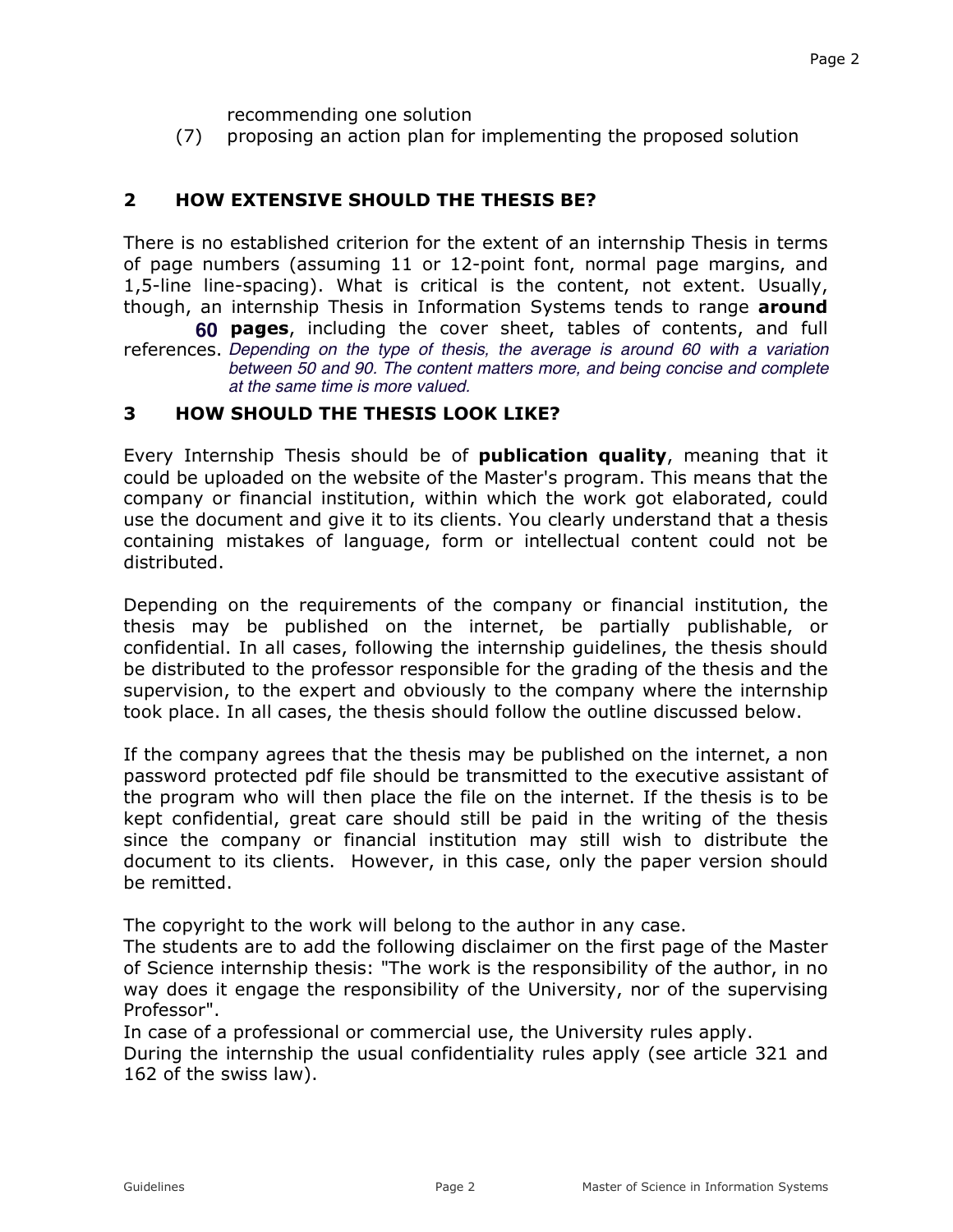## **3.1 Title Page**

The title page of the thesis should include the following information (an example copy will be provided later):

- a) Title of the thesis
- b) Author(s) name, institutional affiliation, study program affiliation
- c) Date
- d) Name of company, department where thesis got written, responsible for the thesis
- e) Name of professor who supervised the thesis
- f) Name of expert who participated at the thesis defense.

The title page should be numbered as page 1, even though the page number should not be marked on this page. The subsequent pages (abstract, table of contents, etc) are then numbered consecutively.

## **3.2 Abstract**

The title page will not carry any abstract. Instead, the title page should be followed by an abstract page, which should include, in addition to the information above, English- and French-language abstracts of the thesis. Also, the abstract page should list the thematic keywords of the thesis (see below). The abstract page should not exceed one page, which means that the abstract itself can be up to  $\frac{1}{2}$  pages long.

The abstract goes on an unnumbered page after the title page, but before the executive summary (see also below).

## **3.3 Keywords and JEL Classification**

The thematic keywords for the paper should be included in the abstract, under the heading "Keywords".

The JEL (Journal of Economic Literature) Classification should appear following Keywords, under the heading "JEL Classification". You may find the classification codes under http://www.aeaweb.org/jel/guide/jel.php Two to three JEL codes should be provided.

## **3.4 Executive Summary**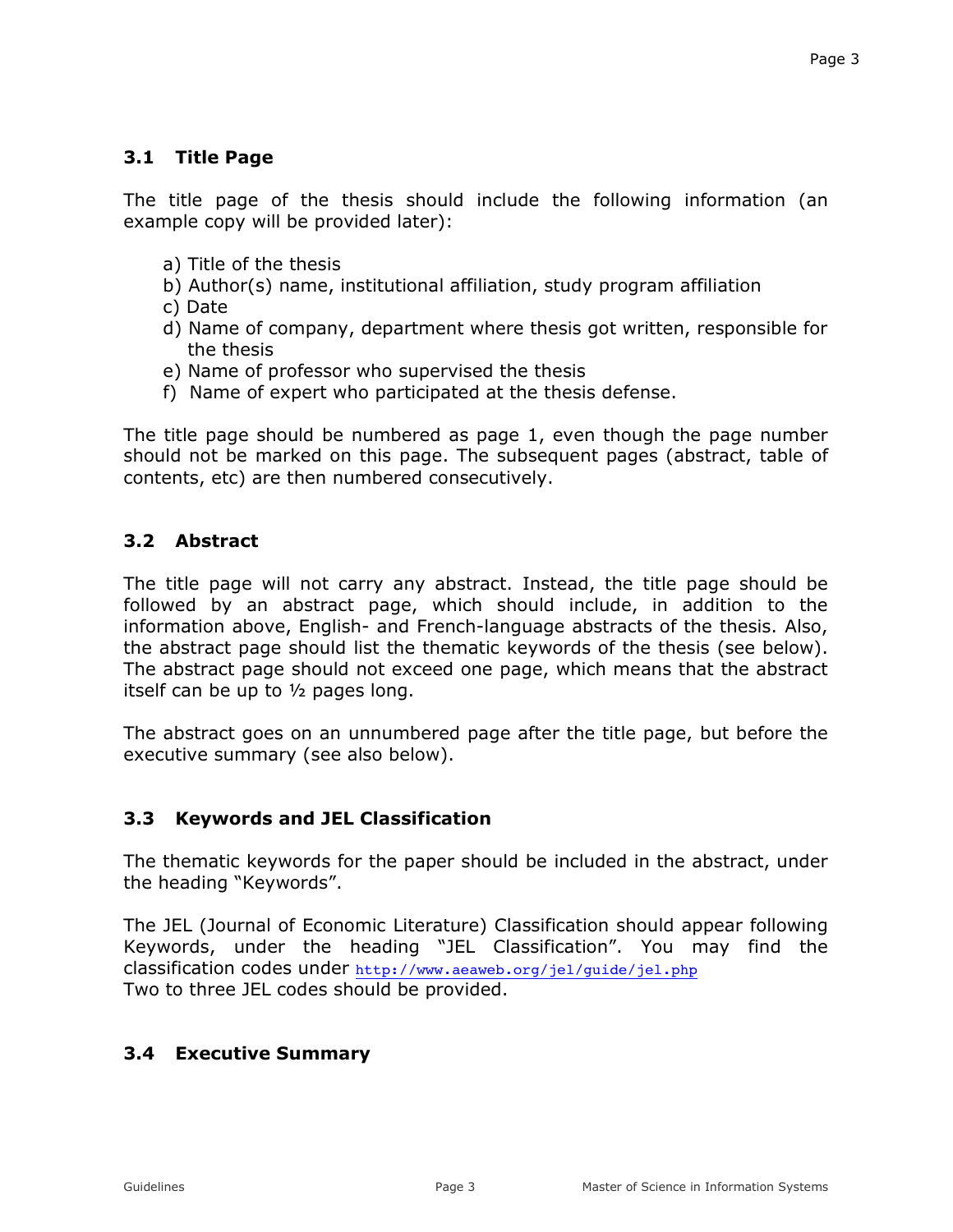The abstract page can be followed by an executive summary, of up to 2-3 pages, in English language. The executive summary should state the research problem, list main findings, and discuss the main conclusions emanating from the work. The goal of the Executive Summary is to explain to the reader what the question asked is, why it is interesting, as well as to describe the main elements of the answer provided and contrast it with those provided in the antecedent literature..

### **3.5 Format**

The thesis should be printed on A4-size paper, using one-sided printing mode.

### **3.5.1 Headings**

All headings should be consecutively numbered, with arabic numerals, starting from 1. The only exceptions to this rule are: (1) title page; (2) abstract; (3) table of contents; (4) lists of tables and figures; and (5) list of references. These titles are NOT numbered.

Appendices (e.g., statistics software syntaxes, questionnaires, etc) are numbered consecutively, with latin (roman) numerals, starting from I.

All headings should use a sans-serif font, such as Arial.

Higher- and lower-order numerals in second, third, and fourth-order headings should be separated with a dot, as shown in this document. Note that the last numeral must NOT be followed by a dot! (E.g., "3.1.2 Xxx..."). Normally, only up to third-order headings should be used.

Every chapter of the thesis begins with a first-order heading. The first-order heading should always be preceded by a page break (a new first-order heading always starts a new page; note that this custom is not followed in the present document). A 16-point font should be used, with capitalized letters and bold typeface.

Second-order headings should be numbered consecutively, with sub-chapter numbering separated with a dot, as shown in this document. A 14-point bold typeface should be used, with capitalized first letters of the word, using the English custom. Second-order headings should be preceded by two empty lines (altogether 24 points).

Third-order headings should be numbered consecutively. A 12-point bold typeface should be used, with capitalized first letters of the word. Third-order headings should be preceded by one empty line (12 points).

#### **3.5.2 Spacing**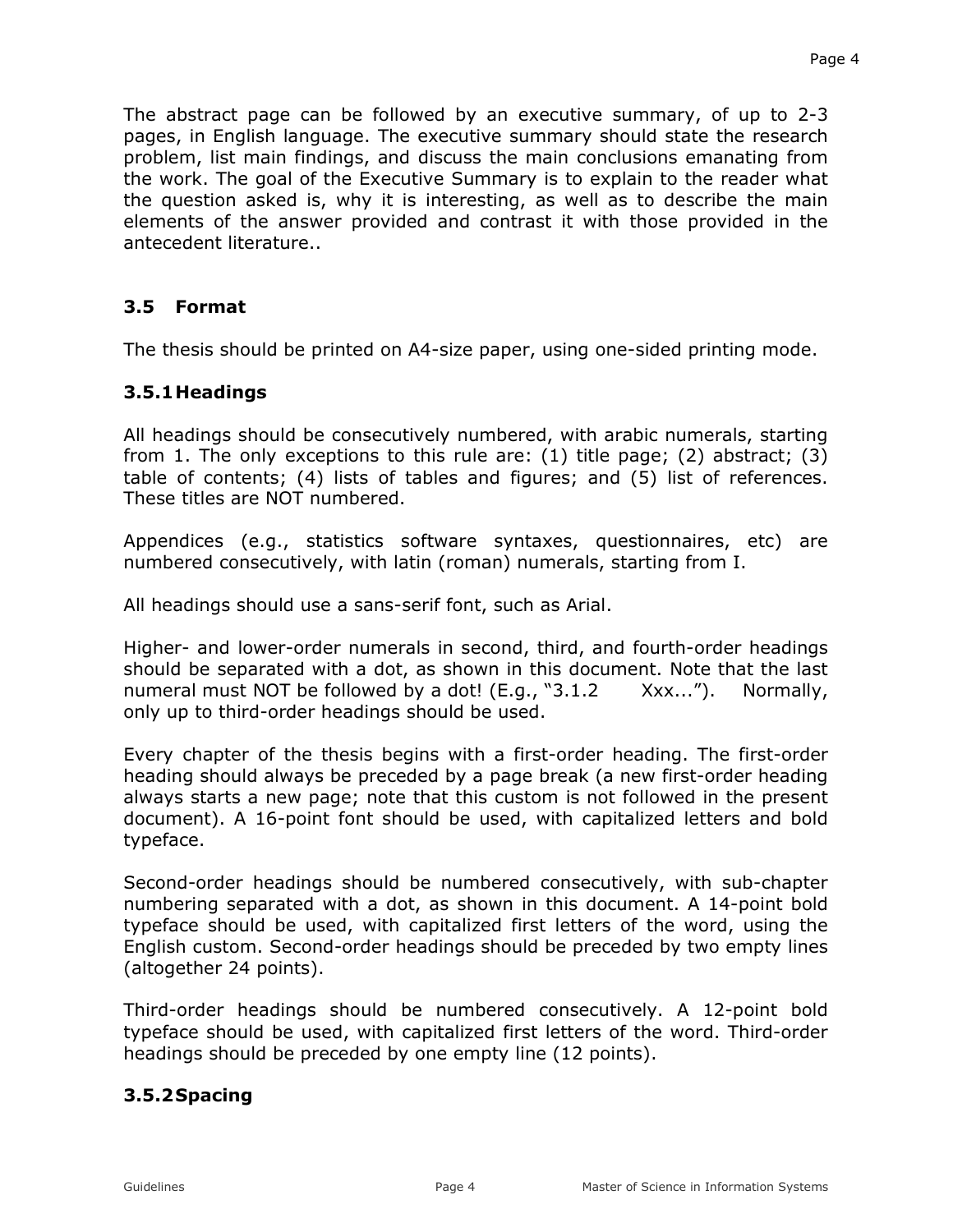1,5 line spacing should be used (i.e., not double- or single-spaced).

# **3.5.3 Margins**

All margins should be 2,5 centimeters: both sides, top, and bottom.

# **3.5.4 Body Text**

All body text should be justified. The body text font should be Times New Roman, with 12 point size. Paragraphs should be separated by an empty line. The first lines of paragraphs should not be indented.

# **3.5.5 Pagination**

All pages are numbered, except the title page. Indicate the page number (total number of pages in parenthesis) on the top right corner of the page. In the page footer, separated by a 0,5 -point paragraph border on top, you should mark your own name and thesis title, as indicated in this document.

# **3.5.6 Tables, Figures**

Tables and figures should be integrated into the paper, not provided at the end of the paper itself. Tables are numbered consecutively for each chapter (e.g., 'Table 4.1' for the first table of the fourth chapter). Table headings are marked above the table.

Figures (includes graphs, charts, diagrams, photos, etc) are numbered consecutively for each chapter (e.g. 'Figure 3.3' for the third figure of the third chapter). Figure headings are marked under the figure.

## **3.5.7 Table of Contents**

The table of contents follows Executive Summary. Sub-headings should be appropriately indented. Page numbers should be indicated.

## **3.5.8 List of Figures, List of Tables**

Lists of figures and tables follow the table of contents. Each list begins a new page.

## **4 Content**

The first paragraph of every thesis should provide the introduction. Typically, the following structure is used: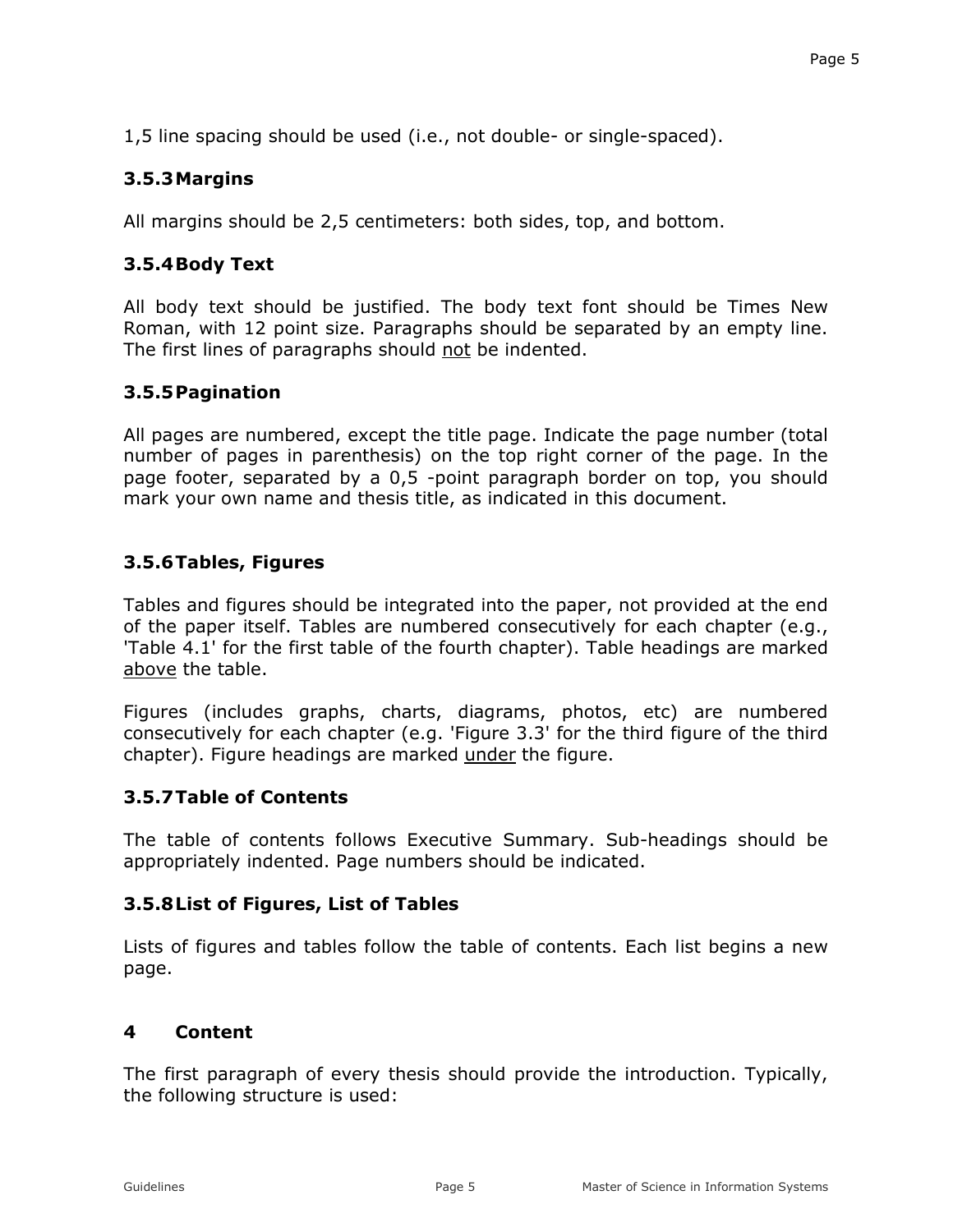- 1.1 Research problem
- 1.2 Literature review
- 1.3 Research methods
- 1.4 Analysis
- 1.5 Alternative solutions
- 1.6 Evaluation & recommendation
- 1.7 Action plan (who does what, when, what the critical milestones are, how much it all costs, what risks can be avoided...etc)

The background chapter lays out the **domain of the work** as well as the broad research problem. What are we dealing with here? Why is it important? What is the general issue? What is known and what remains to be answered?

Specific, **tangible research questions** should be stated in a separate chapter. What specific questions do we seek to address? Why are they important?

Tangible, **measurable objectives** should also be listed separately. What are our tangible objectives, and what do we want to achieve? The objectives should be formulated in such a way that it is possible for an external reader to assess whether they have been achieved.

A brief **description of the methods**, as well as the empirical context and sample, should also be provided.

Optionally, the candidate may also wish to define the **scope of the thesis**, in terms of empirics, issues to be included in the exploration, and issues excluded from the thesis.

The introduction chapter provides the blueprint of the thesis. It lays out the foundation upon which the thesis is built.

The introduction chapter is followed with a literature review: a review of received pertinent academic (and sometimes managerial) literature. The literature review should be well structured and discuss potential sub-themes and potential research streams and underlying theories separately. The literature review should document what is known of the research problem and where the gaps are in received knowledge. Quite often, in Master's Theses, the candidate creates a summary or a synthesis of the literature, perhaps in the form of a model, structured illustration, or something of the like. The literature review can also produce a set of hypotheses for empirical testing, for example. Whatever the conclusion, it is important for the candidate to add her own intellectual contribution to the literature review and not simply recite received works. The candidate should also demonstrate an ability to critically review received works and provide her own assessment of these. E.g., what are the limitations of received works? What is their domain of applicability? What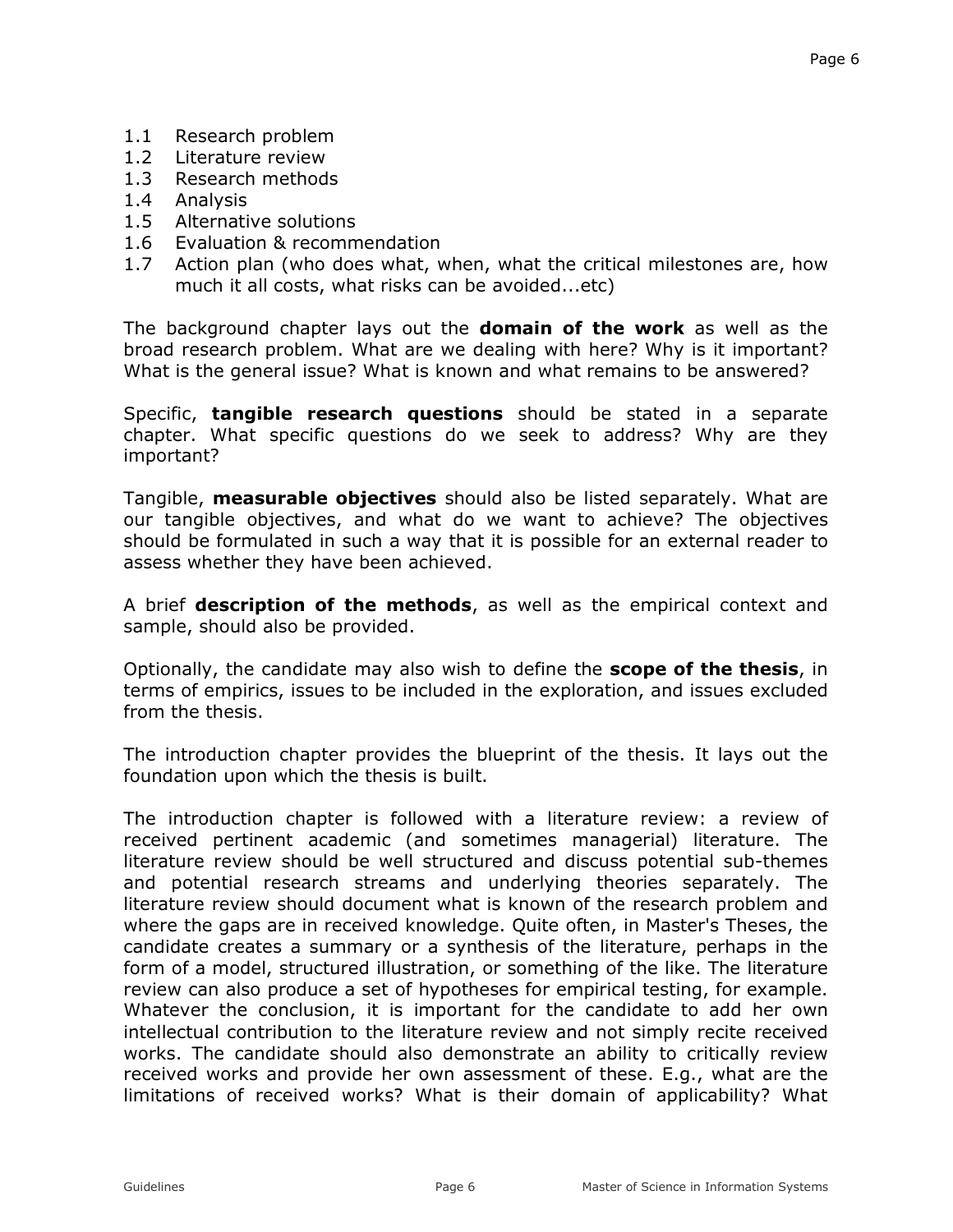explicit and implicit assumptions do they build on? What is the significance of received works for the research problem at hand?

After the literature review, the thesis should proceed to discussing and justifying the choice of empirical context and the research methods to be applied. It is important that the literature review, its synthesis, and the methodological and empirical choices are compatible with one another.

After the method section, the thesis should proceed to discussing analysis and findings. The structuring of this section depends on the research method chosen.

The thesis should conclude by discussing the implications of the findings, both for received theory and for managerial practice. What was found, and how does this add to our received understanding of the problem domain? What do these findings mean for theory? And what are the managerial implications? What should managers do? How does the finding affect the financial institution?

The discussion section should conclude by honestly discussing reliability and validity limitations, as well as general limitations of the study. What were the main contributions, and how strong and generalizable are they? An honest discussion of limitations serves to demonstrate the academic and intellectual maturity of the candidate.

#### **5 Appendices**

Appendices should provide the research instruments used (e.g., questionnaires), as well as possible syntax files of statistical software packages. The version number of the software package used should be provided. In empirical theses, also the empirical data, as well as the syntax file, should be included with the thesis so that the analyses can be verified if necessary.

## **6 Research Ethics and Good Practice**

The thesis should appropriately **cite all the articles, books, and internet sources** (e.g., texts downloaded from the internet, program codes and syntaxes obtained from the internet) from which information has been drawn. Direct quotations of received sources can be used, but these must be clearly marked as quotations. Chained referencing of sources should be avoided (i.e., if a source article references another article, the candidate should find the original source and use this as reference).